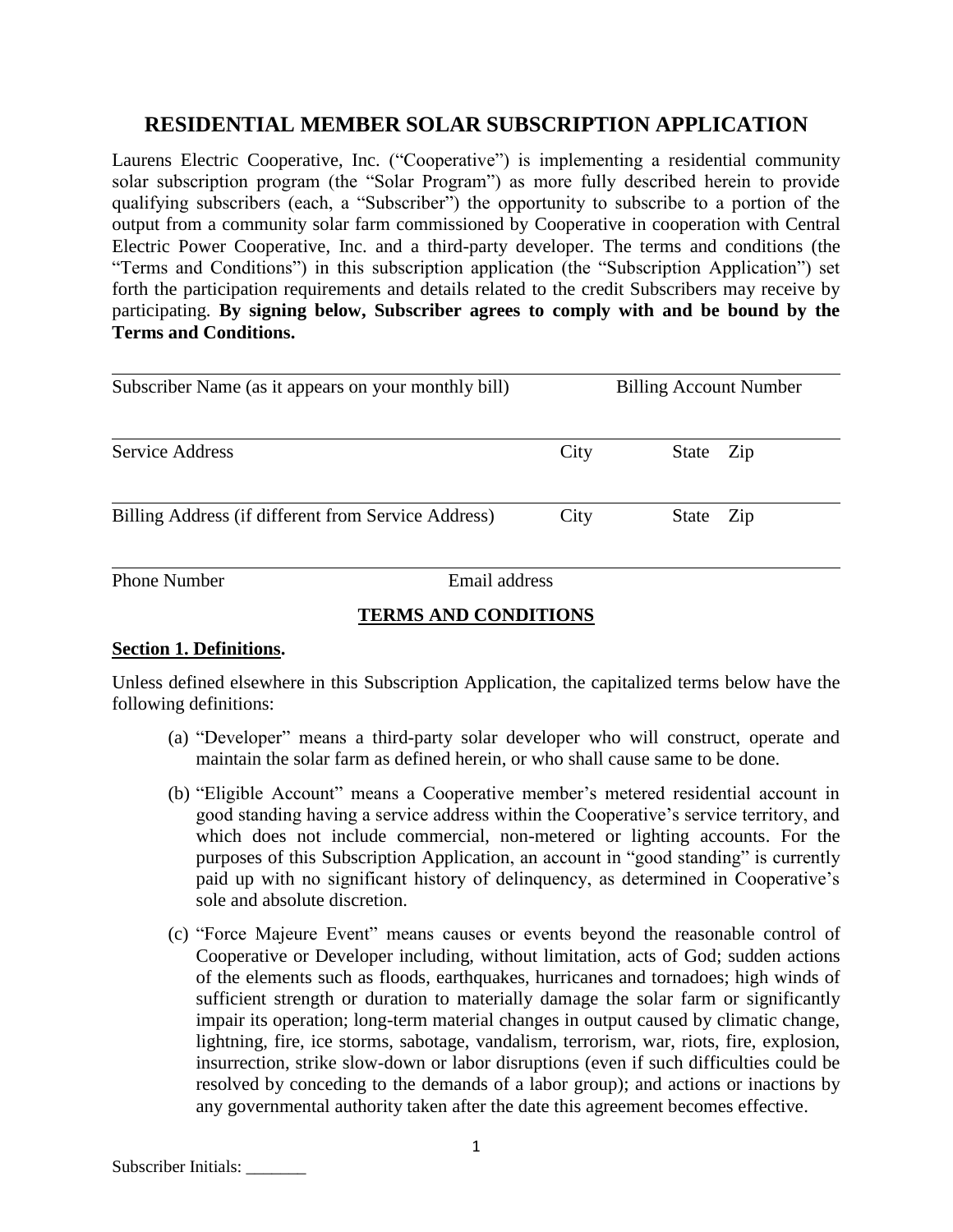- (d) "In-Service Date" shall mean the date determined by the Cooperative that the Solar Farm generates output subject to Subscriptions.
- (e) "Maximum Unit Allowance" shall mean a cap on the Units to which a subscriber may subscribe equal to 5 kW. The Maximum Unit Allowance will be recalculated in the event that Subscriber relocates to another service address within Cooperative's service territory and its anticipated consumption changes in relation to such relocation, as described more fully in Section 7 of these Terms and Conditions.
- (f) "Metered Output" shall mean the actual output of the Solar Farm for any month during the Term expressed in kilowatt-hours (kWh).
- (g) "Production Credit" means a monthly credit expressed in kilowatt hours (kWh) to Subscriber's electricity bill for Subscriber's service to a property within Cooperative's service territory, calculated in accordance with Section 6 of these Terms and Conditions.
- (h) "Solar Farm" means all improvements situated on certain property located at 1201 East Butler Road, Greenville, SC 29607 and 2254 Highway 14, Laurens, SC 29360 related to the generation of solar energy and its conversion into electrical energy, and collecting, transmission and/or distribution of such energy so converted.
- (i) "Starting Billing Period" shall mean the billing period as described in Section 3 in which Subscriber begins making Monthly Payments and receiving the Production Credit.
- (j) "Subscription" means the Subscriber's purchase of the Unit(s) pursuant to this Subscription Application.
- (k) "Unit" means 1 kilowatt (kW) of electricity.

### **Section 2. Subscription.**

- (a) Upon Cooperative's approval of the Subscription Application (which will occur upon Cooperative's receipt of the Initial Payment as set forth below and verification that Subscriber holds an Eligible Account), and subject to the Terms and Conditions, Subscriber hereby subscribes, and Cooperative hereby grants to Subscriber a Subscription, in and to Units of the capacity of the Solar Farm. The Subscription entitles Subscriber to receive a Production Credit calculated per Section 6 below.
- (b) Subscriber acknowledges and understands that the Developer or its successor-ininterest will retain ownership, possession and control of the Solar Farm and will have the exclusive right to maintain and operate the Solar Farm. Subscriber further acknowledges and understands that the Developer may repair or replace all or any part of the Solar Farm as Developer may elect, in its sole discretion. FOR AVOIDANCE OF DOUBT, SUBSCRIBER ACKNOWLEDGES THAT ITS SUBSCRIPTION PROVIDES NO OWNERSHIP OR POSSESSORY INTEREST IN THE SOLAR FARM OR THE LAND UPON WHICH THE SOLAR FARM IS SITUATED, AND FURTHER THAT THE TERMS AND CONDITIONS DO NOT GRANT ANY RIGHT OF ACCESS TO THE SOLAR FARM, THE SITE UPON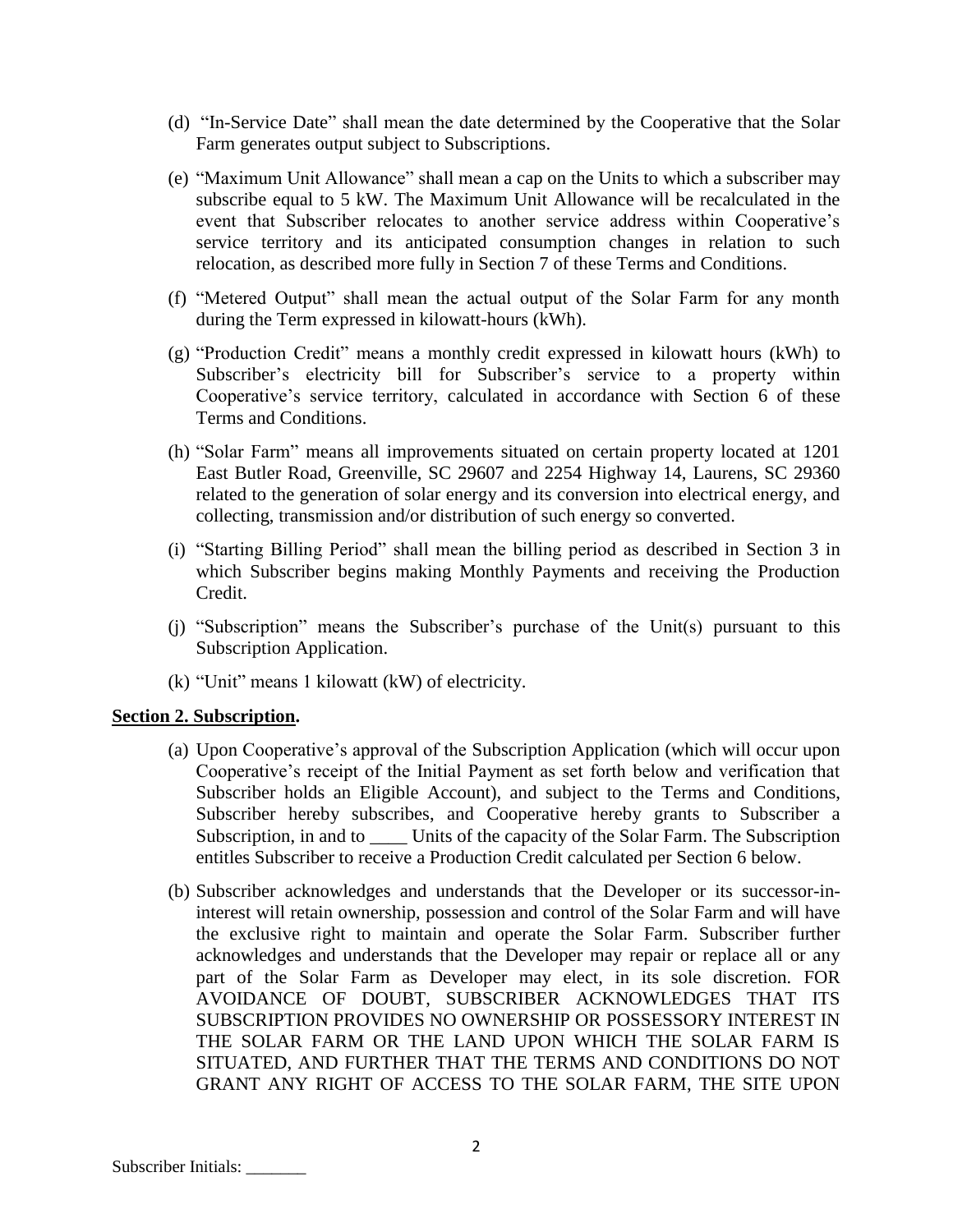# WHICH THE SOLAR FARM IS LOCATED, OR TO ANY SOLAR PANEL, FOR ANY PURPOSE.

- (c) A Production Credit may only be applied to an Eligible Account.
- (d) Subscriber shall execute a separate Subscription Application for each Eligible Account to which a Production Credit will be applied.

**Section 3. Subscription Fee.** In consideration for its Subscription, Subscriber shall pay to Cooperative the subscription fee described below (the "Subscription Fee").

An initial payment \$50 per Unit (the "Initial Payment") due and payable upon the Subscriber's execution of this Subscription Application, and a monthly payment of \$14 per Unit (the "Ongoing Payments"). Ongoing Payments shall be added to the Subscriber's bill from the Cooperative beginning in the calendar month that is at least 15 days after the date upon which Subscriber receives written notice from the Cooperative of the Starting Billing Period. **In the event that Subscriber fails to make any required Ongoing Payment under this section and such failure to pay is not cured within sixty (60) days after Cooperative provides written notice of non-payment to Subscriber, Subscriber's Subscription shall be null and void without any further notice required by Cooperative, and Subscriber will forfeit the right to receive any remaining Production Credits. In such circumstance, Cooperative shall have the right to re-subscribe the Units to any other Eligible Account in its discretion.**

The Subscription Fee shall include a one-time, non-refundable \$20 administrative fee.

**Section 4. Term.** The Subscription shall remain in force until, at any time after two years from the effective date of the Subscription, Subscriber ceases to pay the Subscription Fee or until the termination of the solar program, whichever occurs first. The solar program will terminate twenty (20) years from the In-Service Date. In the event of early termination by Subscriber, Subscriber shall not be entitled to a refund of the Initial Payment, the administrative fee, or any part of the Ongoing Payments.

**Section 5. Cooperative Obligations.** Cooperative shall account for the Metered Output and account for and provide the Production Credit as set forth in Section 6 of the Terms and Conditions.

# **Section 6. Calculation of Production Credit.**

(a) A Subscriber's monthly Production Credit is calculated by multiplying the Solar Farm's Metered Output by the Subscriber's Proportionate Share (defined below). The product of this calculation is then multiplied by \$0.10 per kWh to determine the monthly Production Credit. This credit is then applied to the Subscriber's billing statement. Subscriber shall not be entitled to a Production Credit in any given billing period that exceeds the Subscriber's consumption for that billing period (such excess Production Credit being carried over and applied to Subscriber's bill for the following month, with all carryover credits reset to zero on June 1 of each year), and in no event shall the Production Credit exceed the credit calculated using the Maximum Unit Allowance.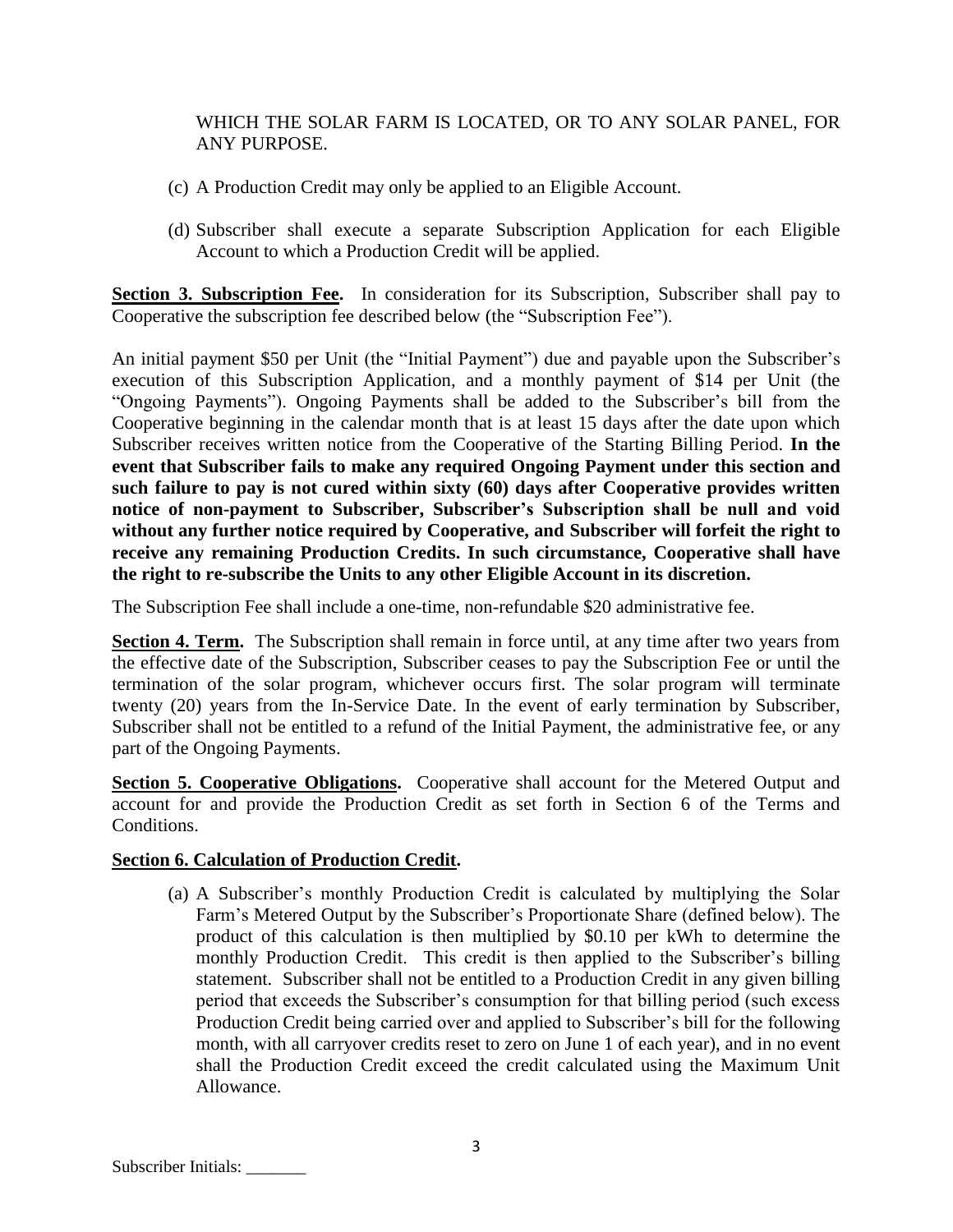(b) A "Subscriber's Proportionate Share" is the portion of the rated electrical output of the Solar Farm to which Subscriber has purchased a Subscription, expressed as the following fraction:

#### **# of Units purchased by Subscriber X kilowatts per Unit Total rated output in kilowatts of Solar Farm**

Thus, if the Subscriber purchased five Units of a 100-kilowatt solar farm, and each Unit is one kilowatt, Subscriber's Proportionate share would be (5 X 1)/100, or 0.05.

**Section 7. Subscriber Relocation.** In the event that the Subscriber relocates to another service address within Cooperative's service territory, Subscriber's account shall remain an Eligible Account and the Production Credit will be applied to the new service address so long as Subscriber provides written notice of such change of service address at least thirty (30) days in advance of such change. If Subscriber fails to provide timely notice under this section, payment of the Production Credits to which Subscriber may otherwise have been entitled may be suspended and not resumed until the billing period after such required notice is provided to Cooperative.

**Section 8. Repurchase by Cooperative.** Cooperative shall have the right, upon providing written notice to Subscriber (a "Repurchase Notice"), at any time and in Cooperative's sole and absolute discretion, to repurchase any or all Units from Subscriber, in which case the following provisions shall apply:

- (a) The Repurchase Notice will state an effective date for the repurchase that coincides with the end of a particular billing period, and Subscriber shall be entitled to the Production Credit until that date.
- (b) The consideration for such repurchase will determined using the following formula:

## **(Years remaining of term) X ( # of Units) X \$50 20 year term**

For example, after 5 years the repurchase price of 2 units would be calculated as follows:

# **<u>15 years X 2 units X \$50</u> = \$75 20 year term**

Subscriber shall be released from any future Ongoing Payments effective as of the date of the Repurchase Notice. Additionally, Subscriber shall receive any Production Credit accrued through the current billing period. Cooperative will remit payment of the Repurchase Price to Subscriber within thirty (30) days after sending the Repurchase Notice.

- (c) Upon (1) Cooperative's tendering of the Repurchase Price, if any; and/or (2) application of any final Production Credit due to Subscriber to Subscriber's monthly bill, as the case may be, the Subscription Agreement will terminate and Cooperative and Subscriber will have no further obligations hereunder.
- (d) Unless specifically provided for herein, Cooperative is under no obligation to repurchase Subscriber's Units.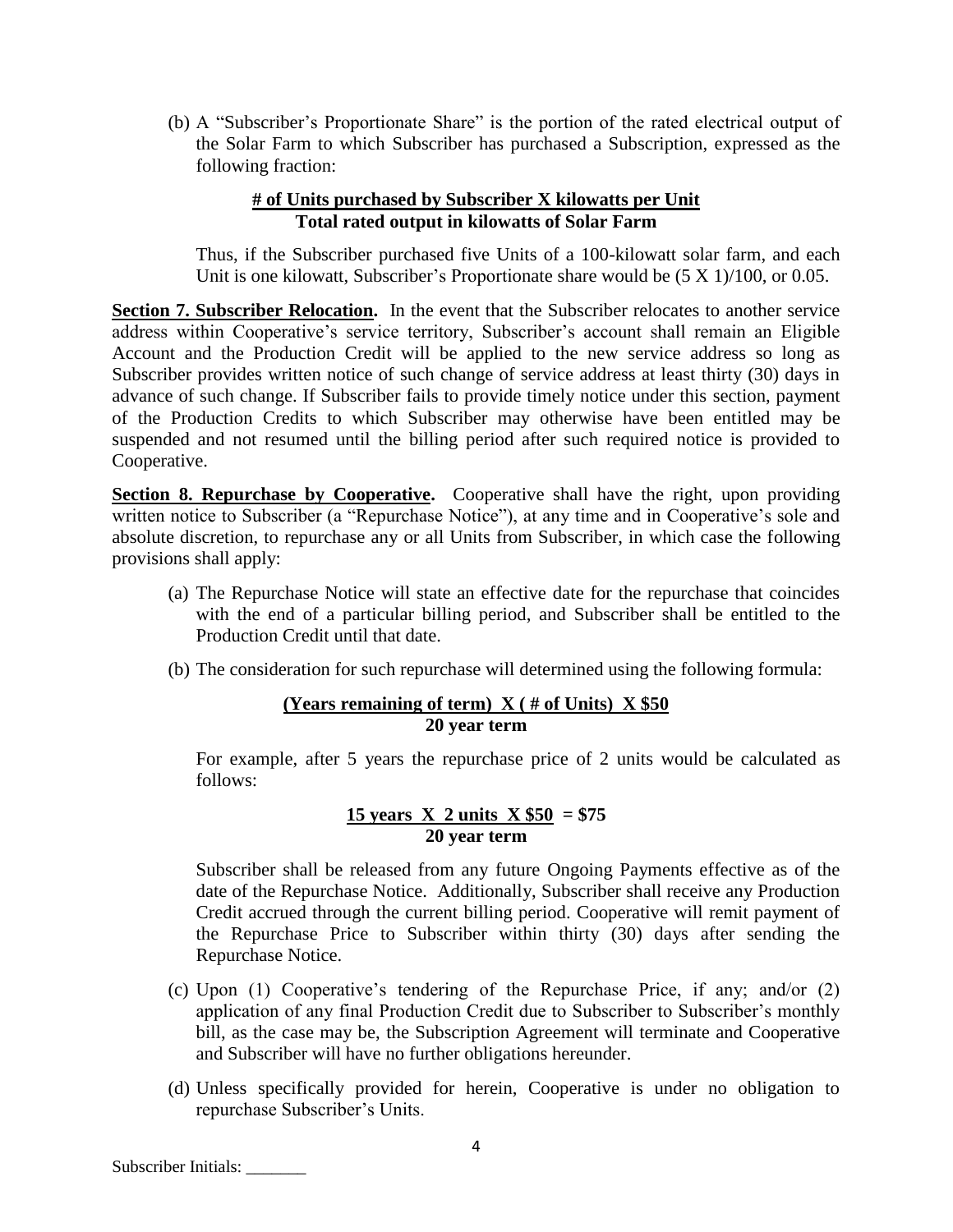### **Section 9. Disclaimer of Warranties; Limitation of Liability.**

- (a) Cooperative does not make any, and does expressly disclaim, all warranties or representations of any kind with respect to the design, manufacture, construction, safety, performance or effectiveness of the Solar Farm, solar panels and/or services rendered by any person or entity in connection with the solar Subscription program. COOPERATIVE DISCLAIMS ALL WARRANTIES, EXPRESS OR IMPLIED, TO THE MAXIMUM EXTENT PERMITTED UNDER LAW, WHETHER STATUTORY OR OTHERWISE, INCLUDING WITHOUT LIMITATION ANY WARRANTIES OF MERCHANTABILITY OR FITNESS FOR A PARTICULAR PURPOSE.
- (b) To the fullest extent allowed by law, Cooperative's total liability, regardless of the number of claims, is limited to the amount of the Production Credit due and payable to Subscriber pursuant to the Terms and Conditions, and Cooperative and its directors, trustees, officers, employees, contractors and agents shall not be liable to Subscriber or any other party for any other obligations. NOTWITHSTANDING ANYTHING IN THIS SUBSCRIPTION APPLICATION TO THE CONTRARY, COOPERATIVE AND ITS DIRECTORS, TRUSTEES, OFFICERS, EMPLOYEES, CONTRACTORS AND AGENTS SHALL NOT BE LIABLE HEREUNDER FOR ANY TYPE OF DAMAGES, WHETHER INDIRECT, INCIDENTAL, CONSEQUENTIAL, EXEMPLARY, RELIANCE, PUNITIVE OR SPECIAL DAMAGES, INCLUDING DAMAGES FOR LOSS OF USE REGARDLESS OF THE FORM OF ACTION, WHETHER IN CONTRACT, TORT, INDEMNITY OR WARRANTY, INCLUDING NEGLIGENCE OF ANY KIND.

## **Section 10. Additional Subscriber Acknowledgements.** Subscriber acknowledges and agrees that:

- (a) The Terms and Conditions in this Subscription Application create certain legal rights and obligations on the part of Subscriber, and Subscriber has been encouraged and has had the opportunity to obtain legal counsel prior to submitting the Subscription Application.
- (b) The Production Credit may vary significantly from month to month based on weather, climatological and other conditions, and further that the Solar Farm may, from time to time, become subject to physical damage, equipment failure and other events that may degrade the Solar Farm's efficiency. Excepting a failure to maintain or repair the Solar Farm occasioned by the gross negligence, willful, wanton or intentional misconduct of Developer (or a third party contracted by Developer to conduct such maintenance) as determined in Cooperative's sole and absolute discretion, Cooperative shall be under no obligation to issue any refund or credit to Subscriber based on the efficiency or output of the Solar Farm. In no event shall a refund or credit be issued if Solar Farm performance is degraded as a result of a Force Majeure Event, as that term is defined above.
- (c) Receipt of the Production Credit pursuant to the Terms and Conditions may result in taxable income to Subscriber, and that Subscriber is solely responsible for payment and reporting with respect to Subscriber's taxes. Subscriber acknowledges that

Subscriber Initials: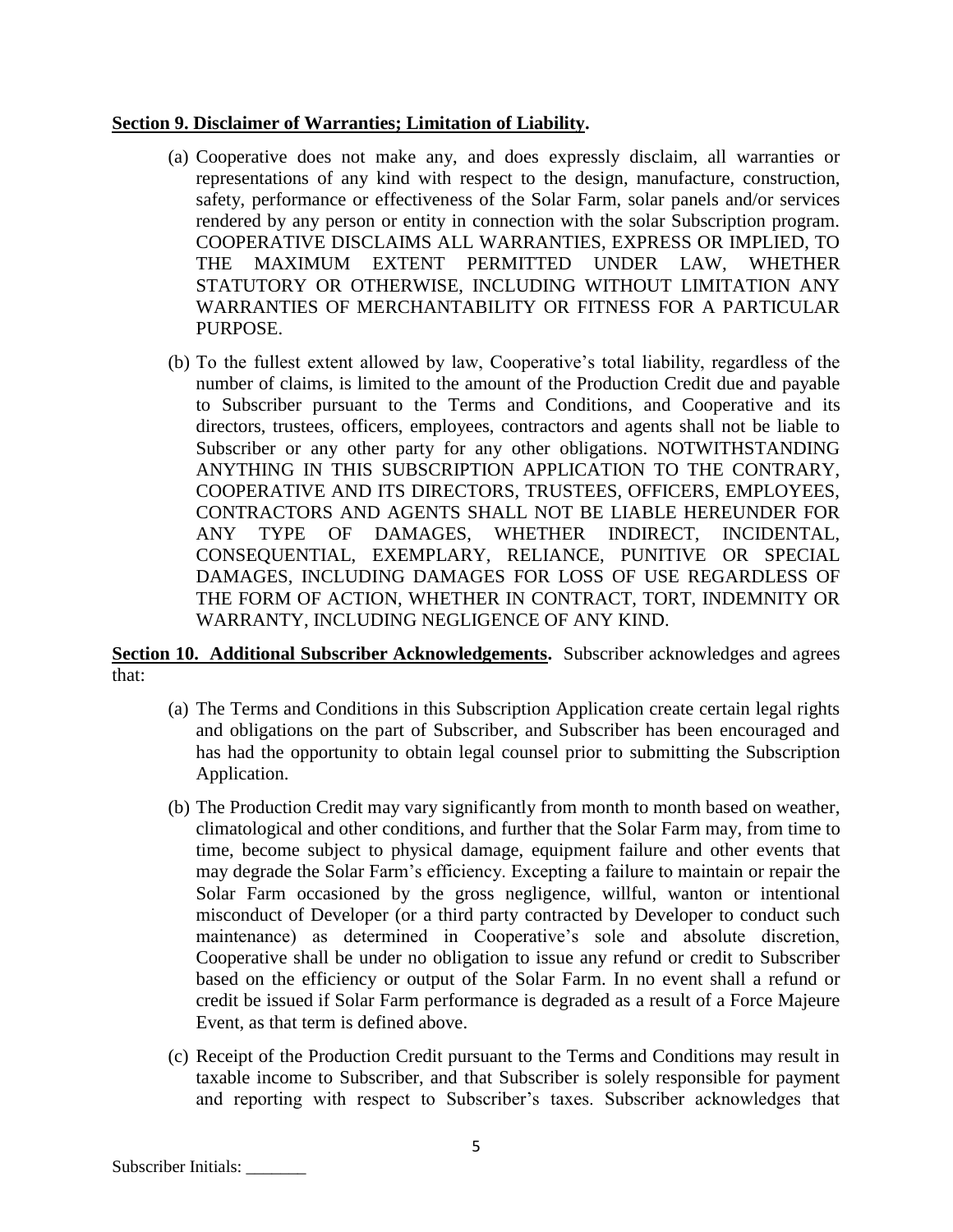Cooperative has made no representation or warranty of any kind regarding the tax ramifications of the Terms and Conditions or Subscriber's entry into its Subscription, and that Subscriber has had the opportunity to consult its tax adviser prior to submitting its Subscription Application or agreeing to the Terms and Conditions. Nothing in these Terms and Conditions constitutes tax advice, and nothing herein may be used for the purpose of avoiding penalties under the Internal Revenue Code or applicable state law.

- (d) Unsubscribed output from the Solar Farm will be provided to the cooperative grid system and not credited to any particular Cooperative member. Further, in the event that Subscriber's service address is no longer associated with an active Eligible Account (for example, if Subscriber has neglected to notify Cooperative of its desire to apply the Production Credit to a new service address within the Cooperative's service territory), output from the Solar Farm associated with Subscriber's Units will be provided to the cooperative grid system and not credited to any particular Cooperative member until such time as this condition is cured (or, in the event of such occurrence accompanied by non-payment of required Ongoing Payments, the non-payment provisions of Section 3 will apply).
- (e) COOPERATIVE HAS MARKETED THE SUBSCRIPTIONS ONLY AS A MEANS TO PARTICIPATE IN A RENEWABLE ENERGY PROGRAM AND HAS MADE NO WARRANTY OR REPRESENTATION, EXPRESS OR IMPLIED, THAT SUBSCRIBER MAY OR WILL DERIVE AN ECONOMIC BENEFIT FROM ITS SUBSCRIPTION. SUBSCRIBER FURTHER ACKNOWLEDGES THAT COOPERATIVE MAKES NO WARRANTY OR REPRESENTATION, EXPRESS OR IMPLIED REGARDING THE EFFICIENCY OF THE SOLAR FARM OR THE AMOUNT OF PRODUCTION CREDIT, IF ANY, THAT SUBSCRIBER WILL RECEIVE DURING ANY BILLING PERIOD DURING THE TERM.

**Section 11. Transfer/Assignment.** Subscriber may not assign, gift, bequeath or otherwise transfer the Unit(s) or the Subscription to any other individual or entity without prior written consent of Cooperative, which may be withheld or conditioned in Cooperative's sole and absolute discretion. Provided, however, that a Subscription may be transferred to Subscriber's cohabitant upon written notification to Cooperative that the cohabitant intends to continue the Subscription and become the member of record at the service address associated with the transferring member's Eligible Account. If a cohabitant intends to continue a Subscription but fails to provide notice as required under this section, payment of the Production Credits pursuant to the Subscription may be suspended and not resumed until the billing period after such required notice is provided to Cooperative.

Section 12. Notice. All notices, requests, consents, and any other communication under this Agreement shall be in writing to the billing address for each party.

**Section 13. Terms and Conditions Inclusive.** These Terms and Conditions, including any and all attachments hereto, constitute the entire understanding between the parties with respect to the subject matter hereof and supersedes all previous proposals, both oral and written, negotiations, representations, commitments, writings and all other communications between the parties.